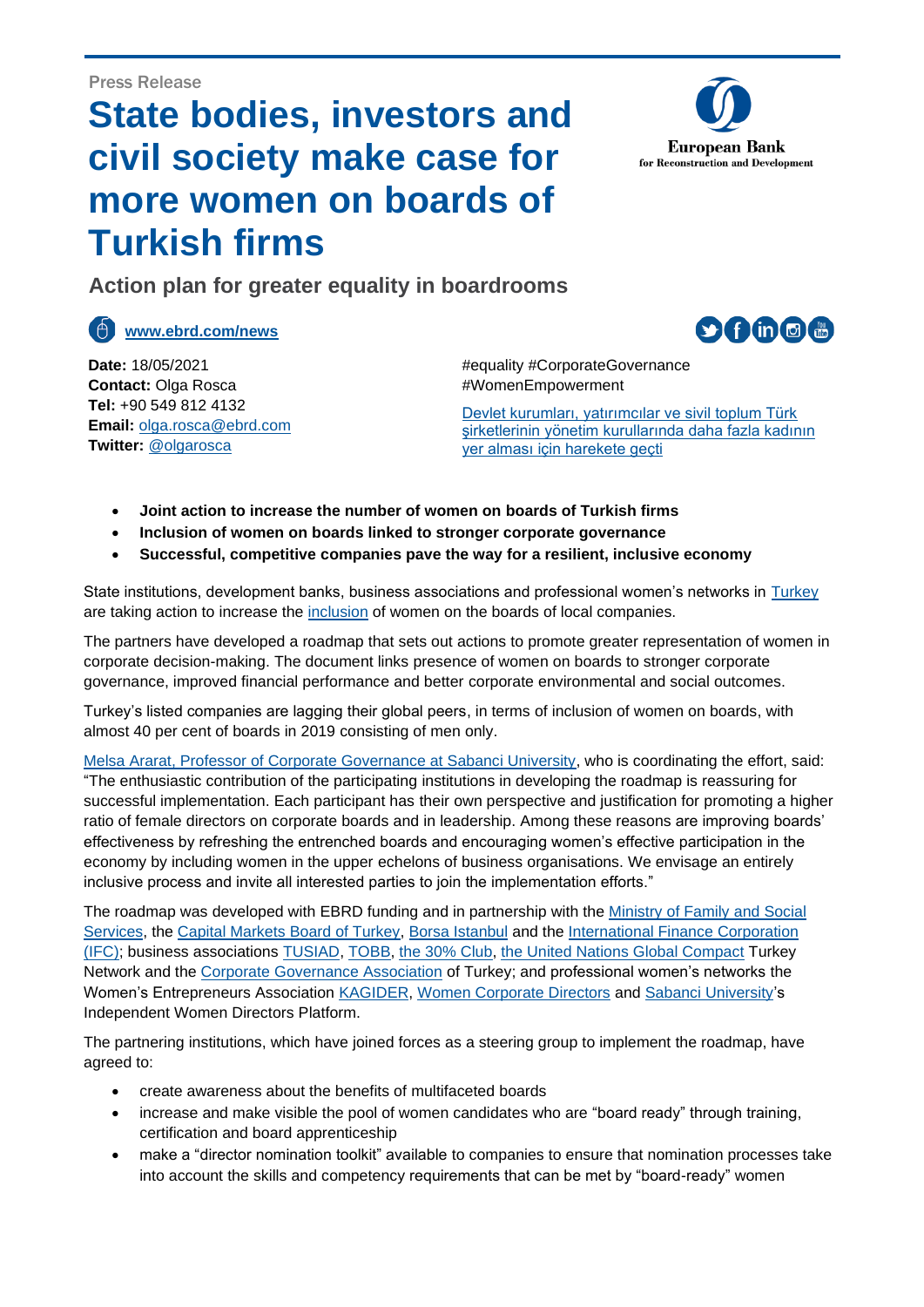• identify regulatory and legal tools to support and encourage better boards through the inclusion of talented and competent women on boards.

These actions aim to create an environment that is conducive to women's corporate leadership in Turkey. The implementation will ensure that boardrooms include professionals who offer a mix of skills, experience and backgrounds, building successful, competitive companies and, by extension, resilient, inclusive economies.

The roadmap also calls for greater transparency in reporting, proposing the creation of an investable index and a disclosure project to collect data on the inclusion of men and women on boards of both listed and privately held Turkish companies.

[Arvid Tuerkner, EBRD Managing Director](https://www.ebrd.com/who-we-we/senior-management/arvid-tuerkner.html) for Turkey, said: "The EBRD promotes access to economic opportunities for all as a means to ensure sustainable and inclusive growth. As part of this, we believe that the enabling environment for women's participation in the economy at all levels including decision-making roles at board level should be enhanced. Beyond the obvious moral imperative, greater diversity among board directors was shown to improve decision-making and overall business performance. As a leading institutional investor in Turkey, we are committed to supporting gender diversity on boards at all times and especially as we are preparing for a more inclusive post-pandemic future."

Arnaud Dupoizat, the IFC's Country Manager for Turkey and Russia, added: "We were extremely happy to join this important initiative with the EBRD and Sabanci University Corporate Governance Forum. The IFC is a strong advocate of gender balance on corporate boards. The presence of women on boards has long surpassed being a social imperative and has proven to be good for business, including evidence of a positive correlation in addressing climate change risks. We see representation of women on corporate boards as a key ingredient of the environmental, social and governance agenda in Turkey and encourage Turkish privatesector stakeholders to use this comprehensive roadmap to pave the way for increased female participation in the boardroom."

The roadmap was well received and supported by Turkey's business associations.

TOBB President Rifat Hisarciklıoğlu said: "The only way for our country to take its place among the countries that achieve sustainable development is to increase the representation of women in all areas. At TOBB, we make great efforts to make women play a greater role in all areas of society. In 2007, we established the TOBB Women Entrepreneurs Board to make women more active in business life. Today, as one of the largest networks of women entrepreneurs in the world, with more than 7,000 members, our board conducts activities to increase the number of female entrepreneurs in our country and to empower women in their business lives. In this sense, increasing the number of women working professionally and seeing more women represented in the managerial ranks are among our priorities. We are ready for all kinds of cooperation in implementing the roadmap to be prepared in cooperation with the public and private sectors."

TÜSİAD President Simone Kaslowski added: "TUSIAD believes that the equal participation of women and men in economic life, decision-making mechanisms, politics and society is a determining factor in a country's democracy and development level. We are implementing many projects for the private sector with the aim of empowering women in the economy and business life. Research reveals that companies that open up more space for women on boards and in senior management are more successful in creating high value-added, corporate performance and efficiency in decision-making processes. We believe that the cooperation of the public and private sectors, civil society and international investment institutions is very important to implementing holistic practices, with a roadmap for removing the barriers that prevent women from reaching high-level decision-making positions and ensuring gender equality in all areas of business life."

Capital Markets Board of Turkey Chairman Ali Fuat Taşkesenlioğlu commented: "We value and support the efforts to include different opinions and experiences on boards of directors and especially to increase the representation of women within the framework of the contribution of capital markets to sustainable development. Providing equal opportunities to women to increase women's representation and participation in the business world is important in terms of productivity and long-term financial value."

Having set a target in its strategic plan for all company boards to have least one female director by 2022, the Turkish Ministry of Family and Social Services issued the following statement: "As the Ministry, we attach great importance to increasing the representation of women on the boards of companies. As a matter of fact, we see that there is a clear direction on this issue in the 11th Development Plan. We also included concrete

The EBRD is a multilateral bank that promotes the development of the private sector and entrepreneurial initiative in 38 economies across three continents. The Bank is owned by 68 countries as well as the EU and the EIB. EBRD investments are aimed at making the economies in its regions **[competitive,](http://www.ebrd.com/transition/competitive.html) [inclusive,](http://www.ebrd.com/transition/inclusive.html) [well-governed,](http://www.ebrd.com/transition/well-governed.html) [green,](http://www.ebrd.com/transition/green.html)** and **[integrated.](http://www.ebrd.com/transition/integrated.html)** Follow us on th[e web,](http://www.ebrd.com/home) [Facebook,](http://www.facebook.com/ebrdhq) [LinkedIn,](http://www.linkedin.com/company/ebrd) [Instagram,](https://www.instagram.com/) [Twitter](http://twitter.com/ebrd) and [YouTube.](http://www.youtube.com/ebrdtv)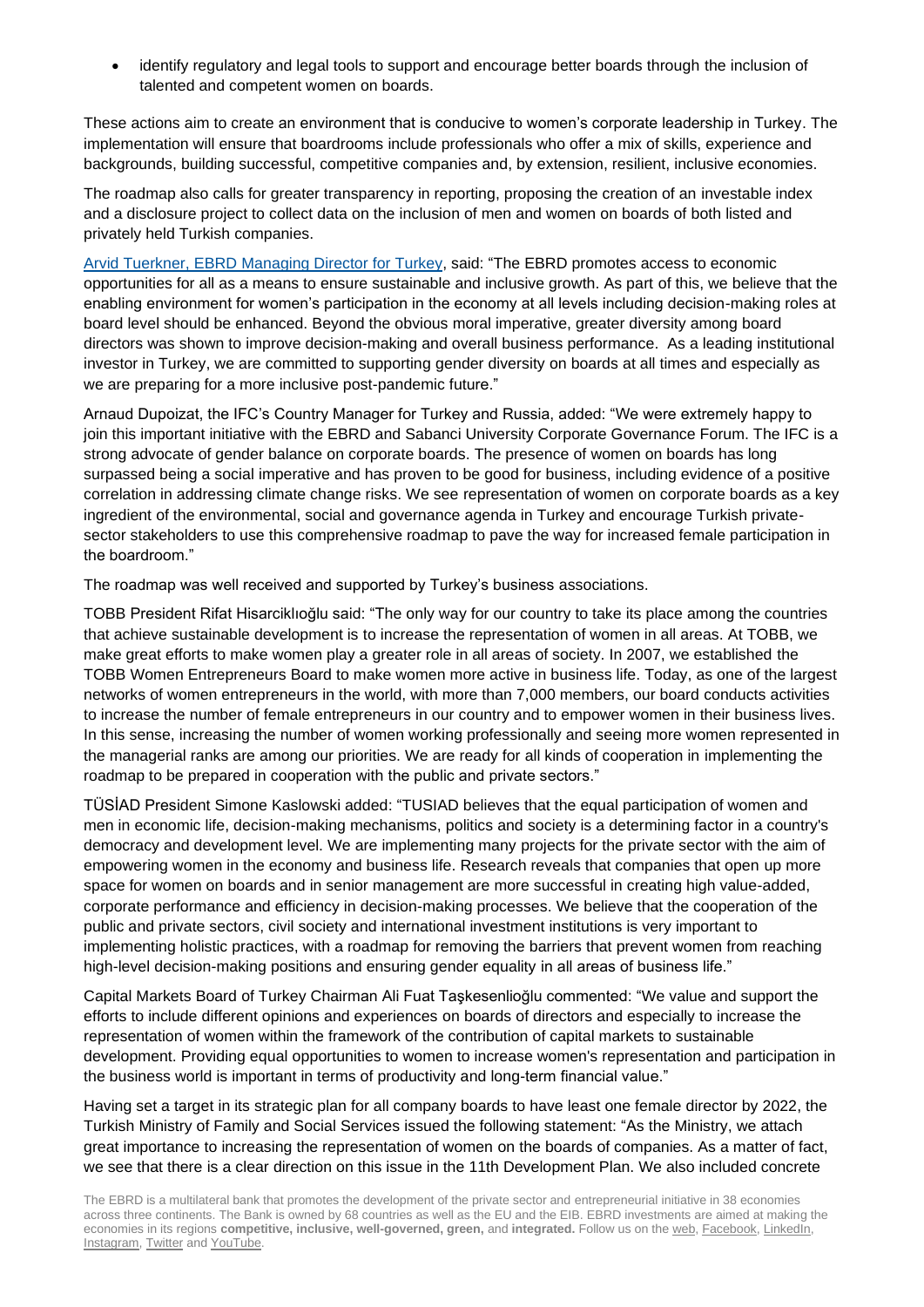action on this issue in the Women's Empowerment Strategy Document and Action Plan that we have established institutionally. In the next period, as the Ministry, we will continue to support all kinds of activities that will enable women to take a higher place in management and decision-making mechanisms in the private sector."

Ece Börü, a Board Member, representing the Corporate Governance Association of Turkey, said: "A board requires a diversity of skills and views and representation of women to make decisions that are truly effective, with a lasting impact. This cultural change will improve boards' overall performance. Useful methods for creating a diverse board includes establishing networks and offering support to women in the corporate world. Targeted training, development programmes, apprenticeships and effective policy development are useful approaches to facilitating gender balance on boards. Models supporting gender equality at board level bring about high-performing and sustainable governance."

Ann Cairns, Global Chair of 30% Club, stated: "I am delighted that the 30% Club Turkey Chapter has contributed to the development of the roadmap to promote the inclusion of women on corporate boards and business leadership in Turkey. Women's participation in business decision making is associated with better social and environmental corporate performance, higher and sustained participation of women in the work force and appreciation of the values equality and inclusion by the society through spill over effects."

## <span id="page-2-0"></span>**Devlet kurumları, yatırımcılar ve sivil toplum Türk şirketlerinin yönetim kurullarında daha fazla kadının yer alması için harekete geçti**

## **Yönetim kurullarında daha fazla kadın üye için eylem planı**

Türkiye'deki devlet kurumları, kalkınma bankaları, iş dernekleri ve profesyonel kadın ağları yerel şirketlerin yönetim kurullarında kadın oranının arttırılması amacıyla eyleme geçiyor.

Katılımcılar şirket karar organlarında daha fazla kadın temsiliyeti sağlanmasını teşvik etmeye yönelik eylemler içeren bir yol haritası geliştirdi. Yol haritası, şirket yönetim kurullarında ve üst yönetimde farklı görüş ve deneyimlerin yer alması hedefini kurumsal yönetimin güçlendirilmesi ve finansal, çevresel ve sosyal performansın iyileştirilmesi amacıyla ilişkilendiriyor.

Türkiye'de borsaya kayıtlı şirketler yönetim kurullarında cinsiyet dengesi açısından küresel emsallerinin gerisinde yer almaktadır. Türkiye'de yönetim kurullarının yaklaşık %40'ı yalnızca erkeklerden oluşmaktadır.

Bu çalışmanın eşgüdümünü sağlayan Sabancı Üniversitesi Kurumsal Yönetim Forumu direktörü Dr. Melsa Ararat şunları söyledi: "Katılımcı kurumların yol haritasının geliştirilmesi için hevesle sağladığı katkılar uygulamanın başarılı olacağına dair güven vermekte. Her katılımcının şirketlerin yönetim kurullarında ve lider kadrolarında kadınların temsil oranının iyileştirilmesine yönelik bakış açıları ve gerekçeleri farklı. Bu gerekçelerin arasında kemikleşmiş yönetim kurullarının tazelenerek daha etkili hale getirilmesi ve kadınların şirketlerin üst karar organlarında yer alması yoluyla kadınların iş hayatına etkili bir şekilde katılımının teşvik edilmesi yer alıyor. Uygulama sürecinin tamamıyla kapsayıcı olmasını öngörüyoruz ve yol haritasının geliştirilmesine katılan veya katılmayan ilgili tüm tarafları uygulama çabalarına katılmaya davet ediyoruz."

Yol haritası EBRD, Aile, Çalışma ve Sosyal Hizmetler Bakanlığı; Sermaye Piyasası Kurulu; Borsa İstanbul; Uluslararası Finans Kuruluşu (IFC); iş örgütleri TÜSİAD, TOBB, Yüzde 30 Kulübü Türkiye, Birleşmiş Milletler Küresel İlkeler Sözleşmesi Türkiye Ağı, Türkiye Kurumsal Yönetim Derneği ve profesyonel kadın ağları Kadın Girişimcileri Derneği KAGİDER, *Women Corporate Directors* ve Sabancı Üniversitesinin Bağımsız Kadın Direktörler Platformu ile ortaklık içerisinde geliştirilmiştir.

Yol haritasının uygulanması için Yönlendirme Grubunda yer alarak güçlerini birleştiren kurum ve girişimler aşağıdakileri gerçekleştirmek konusunda anlaşmaya varmıştır:

The EBRD is a multilateral bank that promotes the development of the private sector and entrepreneurial initiative in 38 economies across three continents. The Bank is owned by 68 countries as well as the EU and the EIB. EBRD investments are aimed at making the economies in its regions **[competitive,](http://www.ebrd.com/transition/competitive.html) [inclusive,](http://www.ebrd.com/transition/inclusive.html) [well-governed,](http://www.ebrd.com/transition/well-governed.html) [green,](http://www.ebrd.com/transition/green.html)** and **[integrated.](http://www.ebrd.com/transition/integrated.html)** Follow us on th[e web,](http://www.ebrd.com/home) [Facebook,](http://www.facebook.com/ebrdhq) [LinkedIn,](http://www.linkedin.com/company/ebrd) [Instagram,](https://www.instagram.com/) [Twitter](http://twitter.com/ebrd) and [YouTube.](http://www.youtube.com/ebrdtv)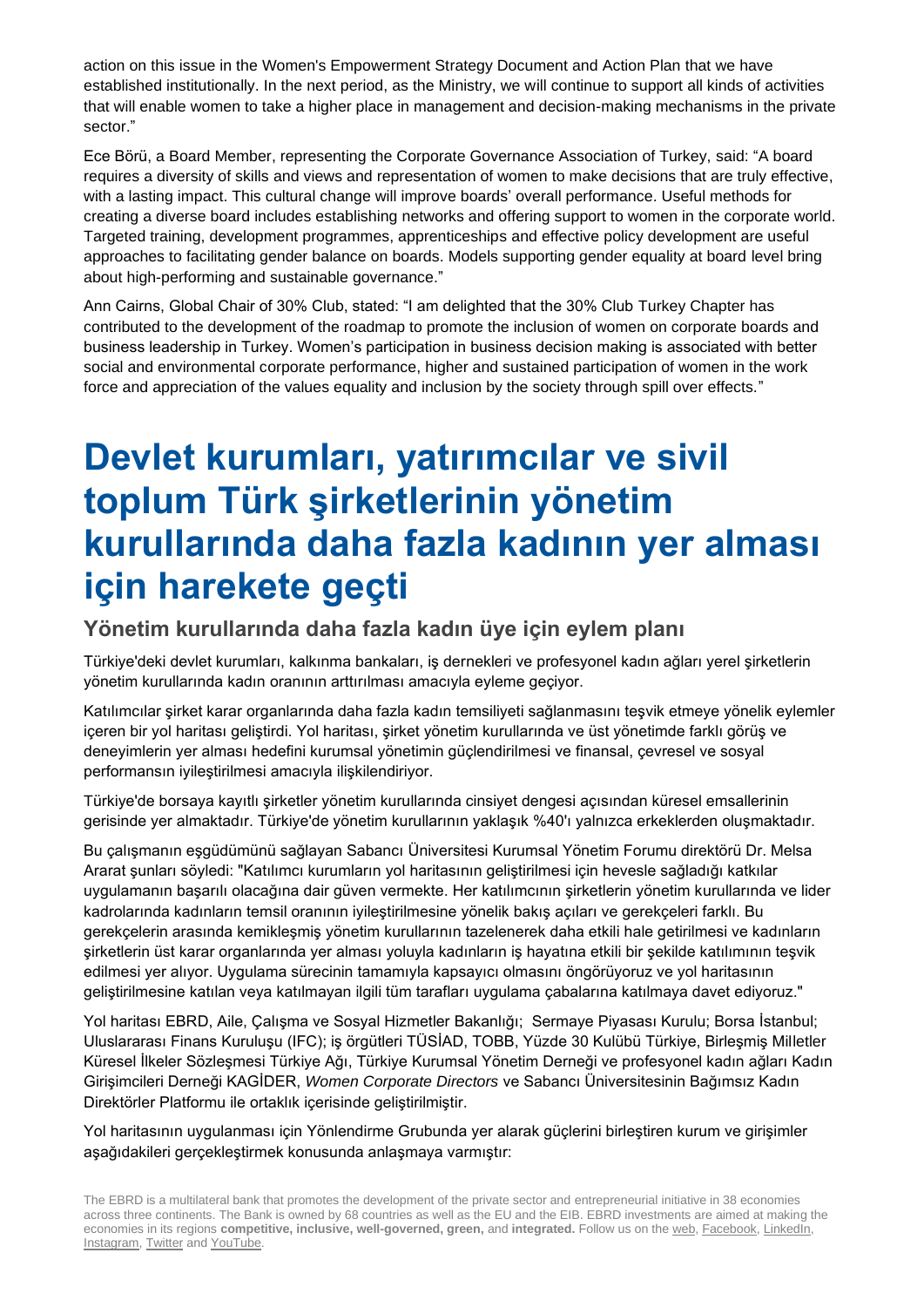- yönetim kurullarında farklı görüş ve deneyimlerin ve kadınların yer almasının yararları hakkında farkındalığın arttırılması;
- eğitim, sertifika ve çıraklık programları vasıtasıyla "yönetim kurulunda yer almaya hazır" kadın aday havuzunun genişletilmesi ve görünür kılınması;
- şirketler için yönetim kuruluna aday gösterme süreçlerinin "yönetim kurulunda yer almaya hazır" kadınların sunacağı beceri ve yetkinlikleri hesaba katmasını temin eden bir "yönetim kurulu üyesi aday belirleme araç seti" nin hazırlanması; ve
- yetkin ve yetenekli kadınların temsili vasıtasıyla daha etkin yönetim kurullarının tesis edilmesini desteklemek ve teşvik etmek amacıyla uygulamaya konulabilecek düzenlemelerin ve yasal araçların tespit edilmesi.

Bu eylemler Türkiye'de kadınların iş hayatında lider rollerde yer almasını kolaylaştıracak bir ortam yaratmayı amaçlamaktadır. Uygulama sürecinin amacı, başarılı ve rekabet gücü yüksek şirketlerin oluşması ve bu sayede daha dayanıklı ve kapsayıcı ekonomilerin inşa edilmesi için yönetim kurullarının en uygun beceri, deneyim ve bakış açılarını bir araya getirecek profesyonellerden oluşmasını sağlamaktır.

Yol haritası, hem halka açık hem de kapalı şirketlerin karar alma mekanizmalarındaki cinsiyet dağılımı verilerinin toplanmasını amaçlayan bir kamuya açıklama projesi ve bu verilere dayanan yatırım yapılabilir bir endeksin kurulmasını önermektedir.

Bankayı temsilen yol haritası üzerinde çalışan EBRD Türkiye Direktörü Arvid Tuerkner şu değerlendirmede bulunmuştur: "Pandemi sonrası geleceğe hazırlanırken kapsayıcılık Türkiye'deki iş liderlerinin önceliklerinden biri olmalıdır. Türkiye'de önde gelen bir kurumsal yatırımcı olarak EBRD, kadınların Türkiye'de yönetim kurullarında daha fazla temsil edilmesi çerçevesinde çalışmaktadır. Kadınların temsili karar alma sürecine zenginlik katmakta, işe alım ve yükselme sürecinin kalitesini ortaya koymakta ve karar alıcıların etkinliğini artırmaktadır. Bunun yanında, iş gücü ve ürün ve hizmetlerin kapsayıcılığı ve sosyal uyumunu güçlendirerek sürdürülebilirliğe önemli katkıda bulunmaktadır."

IFC'nin Türkiye ve Rusya Ülke Müdürü Arnaud Dupoizat şunları ekledi: "Bu önemli girişime EBRD ve Sabancı Üniversitesi Kurumsal Yönetim Forumu ile katılmaktan son derece mutlu olduk. IFC, kurumsal yönetim kurullarında cinsiyet dengesinin güçlü bir savunucusudur. Farklı cinsiyetlerin temsili, sosyal bir zorunluluk olmayı uzun zamandır geride bıraktı ve iklim değişikliği risklerinin ele alınması ile olumlu ilişkisinin kanıtı da dâhil olmak üzere işletmeler için iyi olduğu kanıtlandı. Şirket yönetim kurullarındaki cinsiyet eşitliğini Türkiye'deki çevresel, sosyal ve yönetişim gündeminin önemli bir bileşeni olarak görüyor ve Türk özel sektör paydaşlarını, yönetim kuruluna kadınların katılımının artmasının önünü açmak için bu kapsamlı yol haritasını kullanmaya teşvik ediyoruz."

TOBB adına Başkan Rıfat Hisarcıklıoğlu ''Kurulumuz, bugün 7 bini aşkın üyesiyle dünyanın en geniş kadın girişimci ağlarından birisi olarak, ülkemizde kadın girişimci sayısının artırılması ve kadınların iş yaşamlarında güçlenmeleri yönünde faaliyetler gerçekleştiriyor. Bu anlamda profesyonel olarak çalışan kadınların sayısının artırılması ve yönetim kademelerinde daha fazla kadının temsil edilmesi önceliklerimiz arasında yer alıyor. Kamu ve özel sektör işbirliğiyle hazırlanacak yol haritasının uygulanması noktasında her türlü işbirliğine hazırız'' şeklinde görüşlerini bildirdi.

Aile ve Sosyal Hizmetler Bakanlığı Kadının Statüsü Genel Müdürlüğü şu değerlendirmede bulundu: "Bakanlık olarak kadınların şirketlerin yönetim kurullarında temsilinin arttırılmasını oldukça önemsiyoruz. Nitekim 11. Kalkınma Planında bu konuya ilişkin açık bir yönlendirme olduğunu da görüyoruz. Biz de kurumsal olarak oluşturduğumuz Kadının Güçlenmesi Strateji Belgesi ve Eylem Planında bu konuya yönelik somut bir faaliyete yer verdik. Bundan sonraki süreçte de Bakanlık olarak, kadınların özel sektörde yönetim ve karar alma mekanizmalarında daha yüksek oranda yer almalarını sağlayacak her türlü çalışmayı desteklemeye devam edeceğiz."

Sermaye Piyasası Kurulu Başkanı Ali Fuat Taşkesenlioğlu "Yönetim kurullarında farklı görüş ve deneyimlerin yer alması ve özellikle kadın temsilinin artması çalışmalarını sermaye piyasalarının sürdürülebilir kalkınmaya katkısı çerçevesinde değerlendiriyor ve destekliyoruz. İş dünyasında kadın temsili ve katılımını artırma amacıyla kadınlara eşit fırsatların sunulması çalışmaları, verimlilik ve uzun vadede finansal değer bakımından önem taşımaktadır" görüşünü paylaştı.

The EBRD is a multilateral bank that promotes the development of the private sector and entrepreneurial initiative in 38 economies across three continents. The Bank is owned by 68 countries as well as the EU and the EIB. EBRD investments are aimed at making the economies in its regions **[competitive,](http://www.ebrd.com/transition/competitive.html) [inclusive,](http://www.ebrd.com/transition/inclusive.html) [well-governed,](http://www.ebrd.com/transition/well-governed.html) [green,](http://www.ebrd.com/transition/green.html)** and **[integrated.](http://www.ebrd.com/transition/integrated.html)** Follow us on th[e web,](http://www.ebrd.com/home) [Facebook,](http://www.facebook.com/ebrdhq) [LinkedIn,](http://www.linkedin.com/company/ebrd) [Instagram,](https://www.instagram.com/) [Twitter](http://twitter.com/ebrd) and [YouTube.](http://www.youtube.com/ebrdtv) TÜSİAD adına Başkan Simone Kaslowski konu ile ilgili görüşlerini ''TÜSİAD olarak kadınların ve erkeklerin ekonomik yaşama, karar alma mekanizmalarına, siyasete ve toplumsal hayata eşit katılımının bir ülkenin